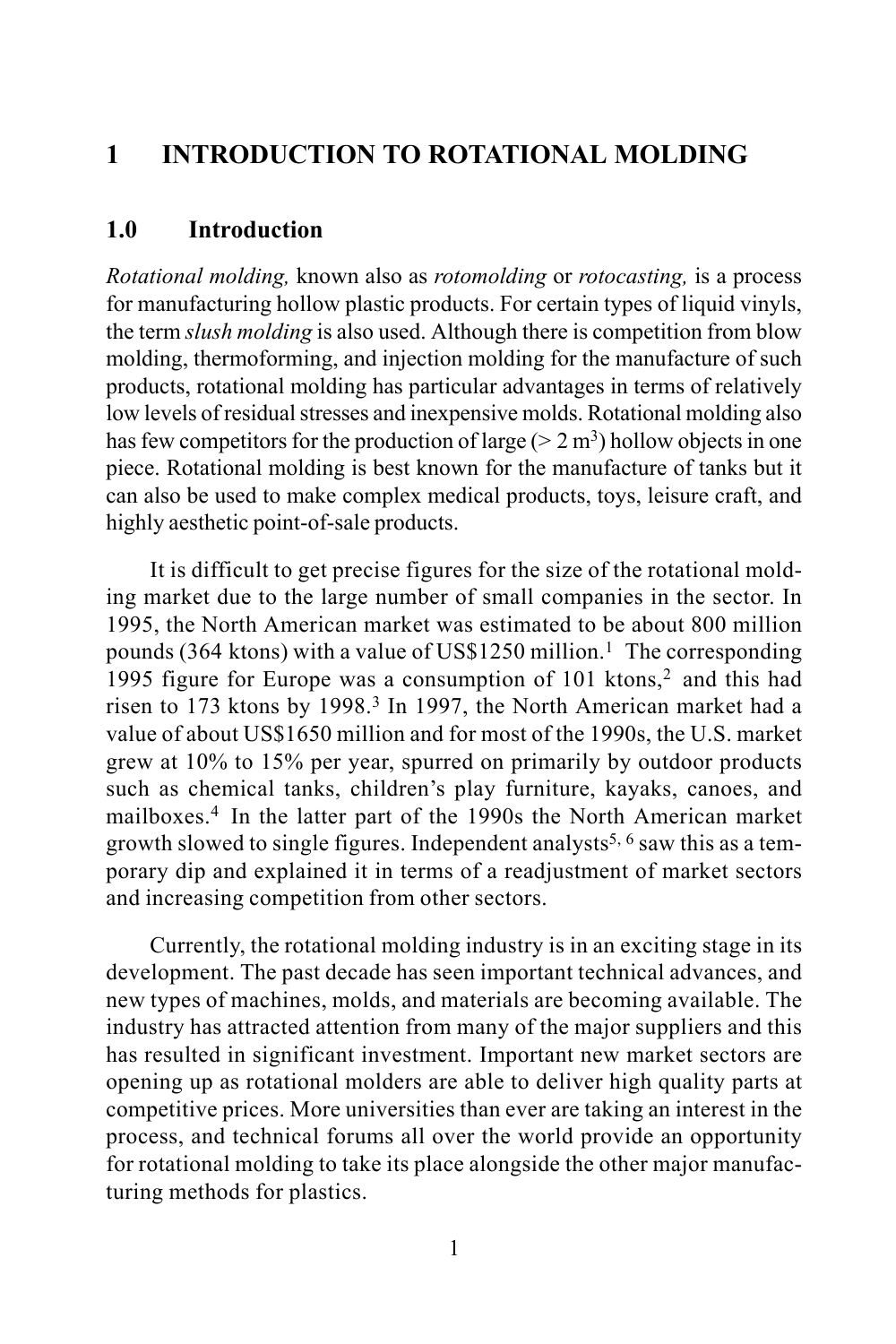# **1.1 The Process**

The principle of rotational molding of plastics is simple. Basically the process consists of introducing a known amount of plastic in powder, granular, or viscous liquid form into a hollow, shell-like mold.<sup>7-9</sup> The mold is rotated and/ or rocked about two principal axes at relatively low speeds as it is heated so that the plastic enclosed in the mold adheres to, and forms a monolithic layer against, the mold surface. The mold rotation continues during the cooling phase so that the plastic retains its desired shape as it solidifies. When the plastic is sufficiently rigid, the cooling and mold rotation is stopped to allow the removal of the plastic product from the mold. At this stage, the cyclic process may be repeated. The basic steps of (a) mold charging, (b) mold heating, (c) mold cooling, and (d) part ejection are shown in Figure 1.1.



(a) Charging



(b) Heating





(d) Demolding

**Figure 1.1** Principle of rotational molding, courtesy of The Queen's University, Belfast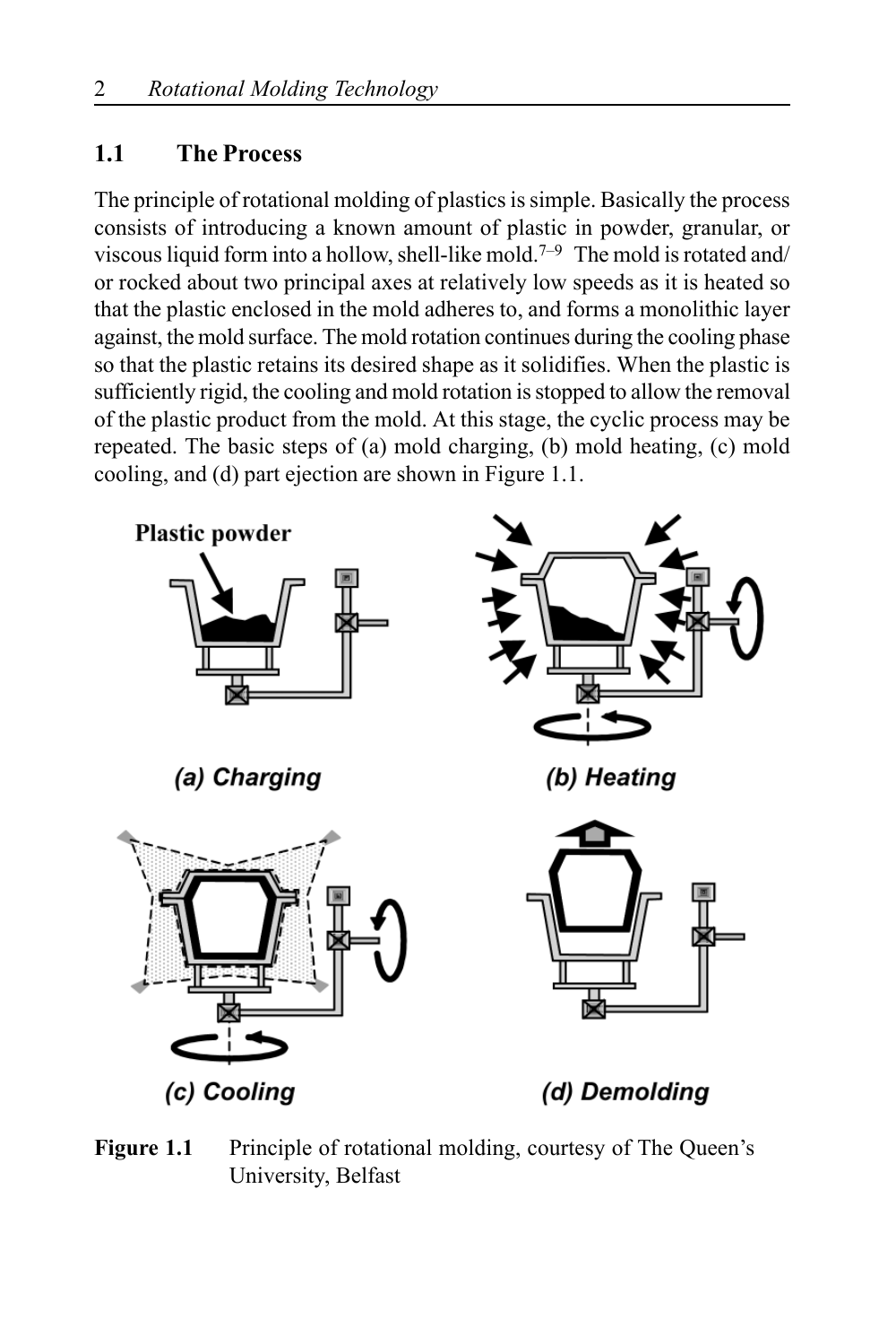| <b>Tanks</b>                    |                               |  |
|---------------------------------|-------------------------------|--|
| Septic tanks                    | Chemical storage tanks        |  |
| Oil tanks                       | Fuel tanks                    |  |
| Water treatment tanks           | Shipping tanks                |  |
| <b>Automotive</b>               |                               |  |
| Door armrests                   | Instrument panels             |  |
| Traffic signs/barriers          | Ducting                       |  |
| Fuel tanks                      | Wheel arches                  |  |
| <b>Containers</b>               |                               |  |
| Reusable shipping containers    | Planters                      |  |
| <b>IBCs</b>                     | Airline containers            |  |
| Drums/barrels                   | Refrigerated boxes            |  |
| <b>Toys and Leisure</b>         |                               |  |
| Playhouses                      | Outdoor furniture             |  |
| <b>Balls</b>                    | Hobby horses                  |  |
| Ride-on toys                    | Doll heads and body parts     |  |
| <b>Materials Handling</b>       |                               |  |
| Pallets                         | Fish bins                     |  |
| Trash cans                      | Packaging                     |  |
| Carrying cases for paramedics   |                               |  |
| <b>Marine Industry</b>          |                               |  |
| Dock floats                     | Leisure craft/boats           |  |
| Pool liners                     | Kayaks                        |  |
| Docking fenders                 | Life belts                    |  |
| <b>Miscellaneous</b>            |                               |  |
| Manhole covers                  | Tool boxes                    |  |
| Housings for cleaning equipment | Dental chairs                 |  |
| Point-of-sale advertising       | Agricultural/garden equipment |  |

**Table 1.1** Typical Applications for Rotationally Molded Products

Nearly all commercial products manufactured in this way are made from thermoplastics, although thermosetting materials can also be used. The majority of thermoplastics processed by rotational molding are semicrystalline, and the polyolefins dominate the market worldwide. The different types of products that can be manufactured by rotational molding are summarized in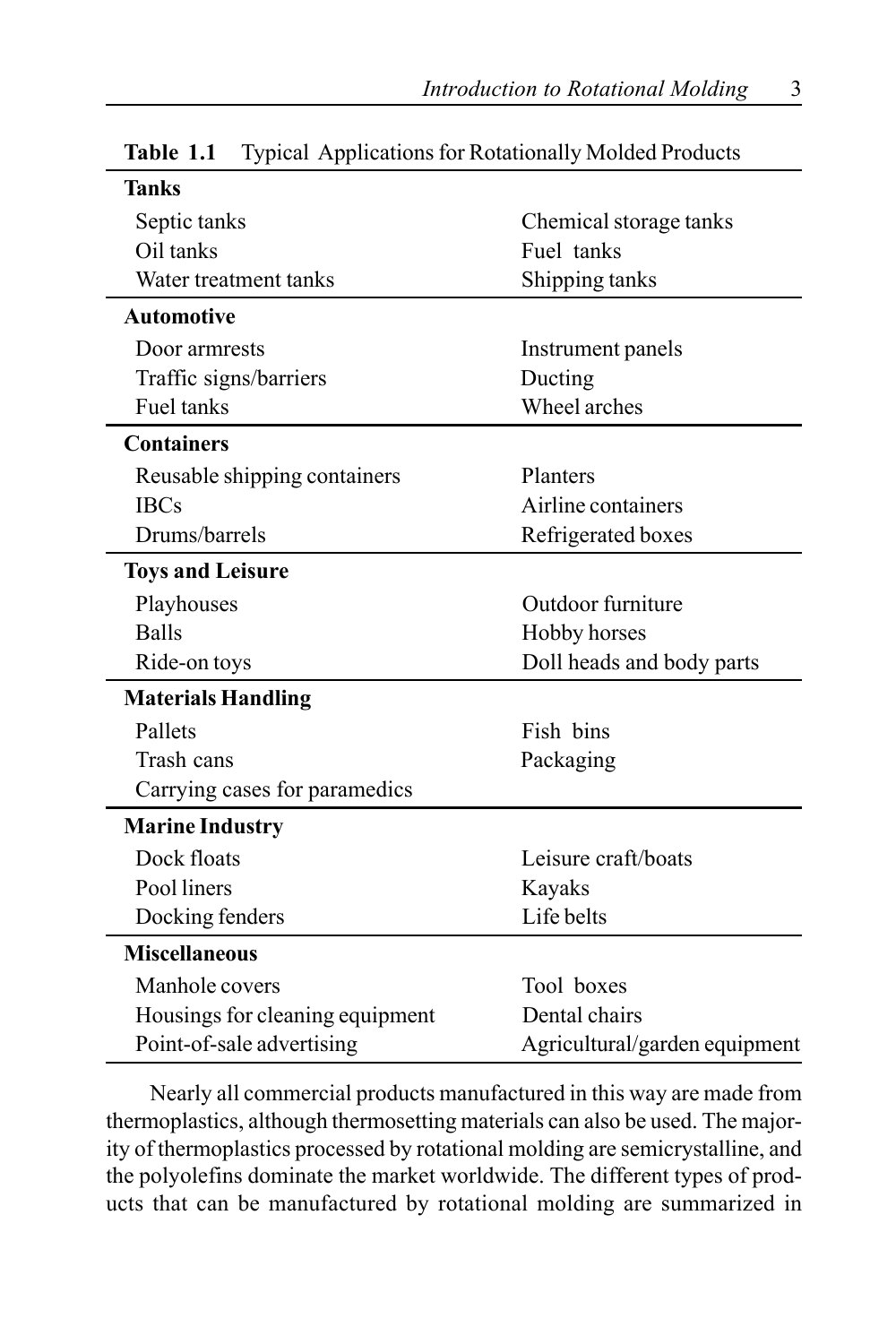Table 1.1. The process is distinguished from spin casting or centrifugal casting by its low rotational speeds, typically  $4 - 20$  revs/min. The primary competitors to rotational molding are structural blow molding and twin-sheet thermoforming.

As with most manufacturing methods for plastic products, rotational molding evolved from other technologies. A British patent issued to Peters in 1855 (before synthetic polymers were available) cites a rotational molding machine containing two-axis rotation through a pair of bevel gears. It refers to the use of a split mold having a vent pipe for gas escape, water for cooling the mold, and the use of a fluid or semifluid material in the mold to produce a hollow part. In the original patent application this was a cast white metal artillery shell. In Switzerland in the 1600s, the formation of hollow objects such as eggs quickly followed the development of chocolate from cocoa. The ceramic pottery process known today as "slip casting" is depicted in Egyptian and Grecian art, and probably predates history.

## **1.2 The Early Days**

Rotational molding of polymers is said to have begun in the late 1930s with the development of highly plasticized liquid polyvinyl chloride, the thermoplastic competitor to latex rubber.  $9-14$  In addition to the ubiquitous beach balls and squeezable toys, syringe bulbs, squeezable bottles and bladders and airfilled cushions were developed during World War II. Until polyethylene powders were produced in the late 1950s, most rigid articles were manufactured from cellulosics. The early equipment was usually very crude. Generally it consisted of a hollow metal mold rotating over an open flame. Sometimes a type of slush molding would be used. In this method, the mold would be completely filled with liquid or powdered plastic and after a period of heating to form a molten skin against the mold, the excess plastic would be poured out. The molten skin was then allowed to consolidate before being cooled and removed from the mold <sup>15</sup>

In the 1950s the two major developments were the introduction of grades of powdered polyethylene that were specially tailored for rotomolding, <sup>16, 17</sup> and the hot air oven. With the new material and equipment it was possible to rapidly advance the types of hollow plastic products that could be manufactured. In North America the toy industry took to the process in a big way and, as shown in Figure 1.2, today this sector still represents over 40% of the consumption in that part of the world.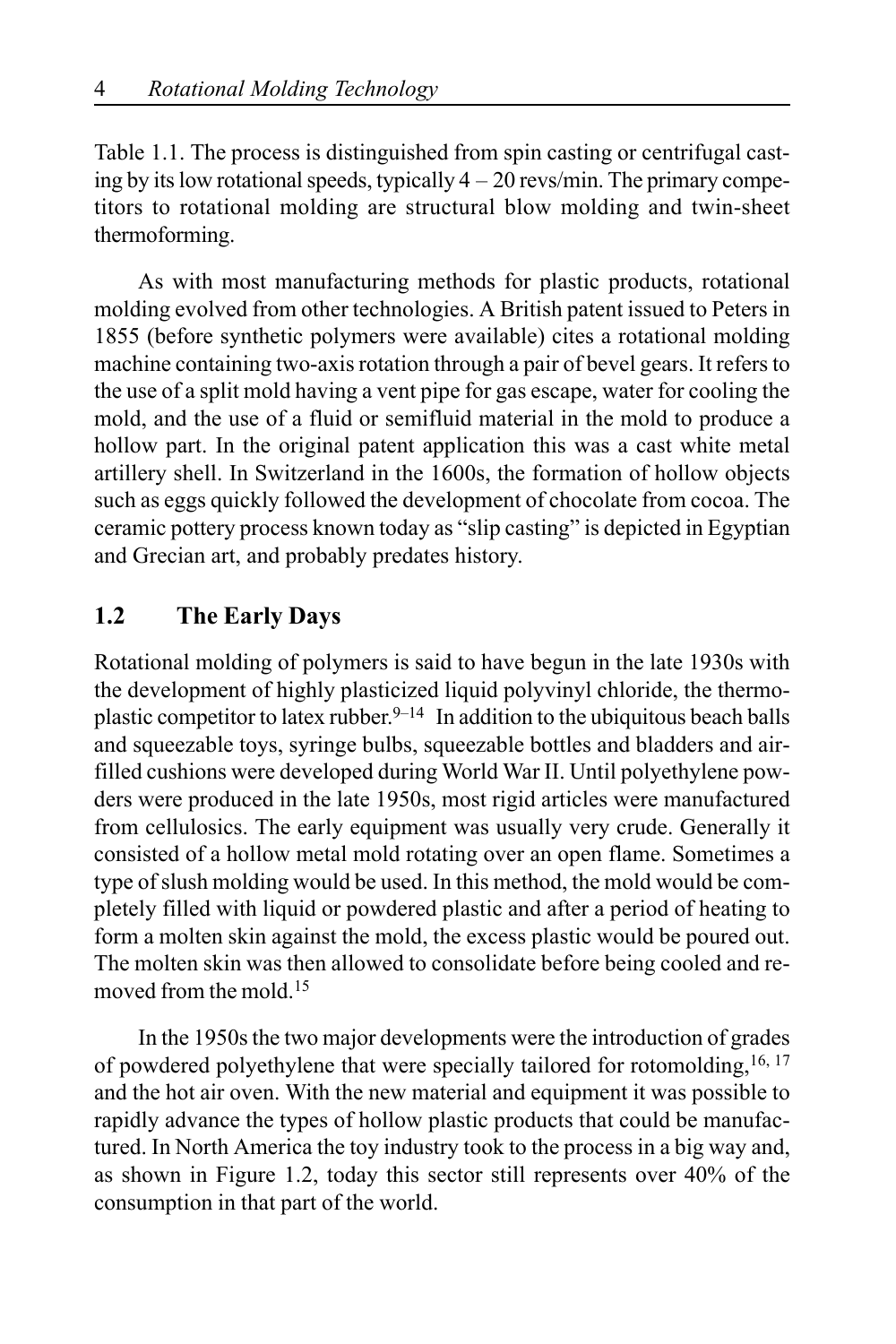

**Figure 1.2** North American market sectors by product type (1999), courtesy of The Queen's University, Belfast

In Europe the nature of the market has always been different, with toys representing less than 5% of the consumption and other sectors such as containers and tanks tending to dominate (see Figure 1.3).





Ever since its inception, a characteristic feature of the rotational molding industry has been its abundance of innovative designers and molders taking what is basically a very simple, and some would say crude, process and creating complex, hollow 3-D shapes in one piece. Geometry and shape have to be used particularly effectively because, the dominant polymer, polyethylene, has a very low inherent modulus and thus stiffness. In order to impart stiffness and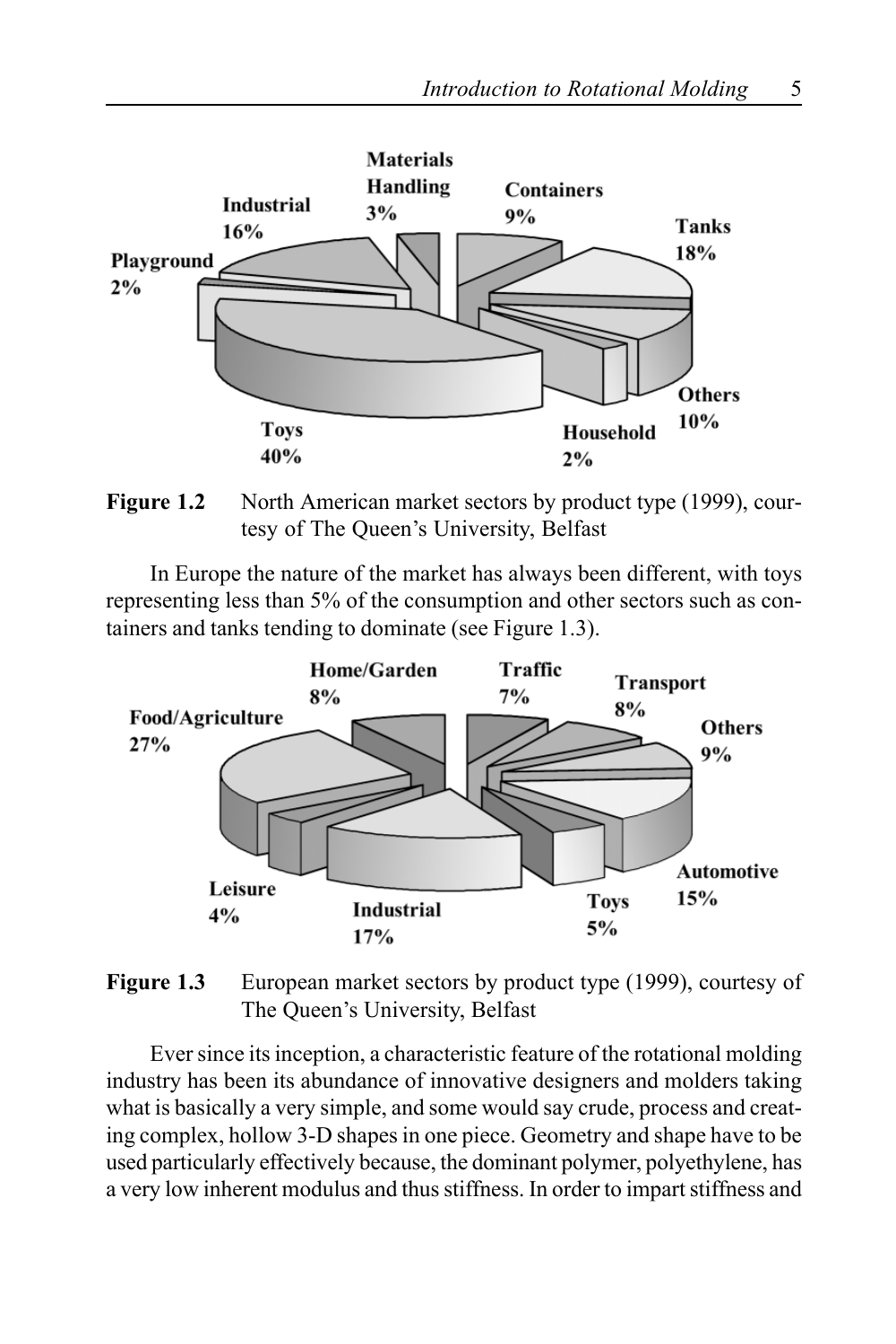rigidity to the end product it is necessary to use many types of special geometrical features, many of which are unique to rotational molding. It is also necessary to encourage the plastic powder to flow into narrow channels in the mold, and this only became possible with the special grades of high quality powders developed for the process and with the additional control over heating that became available in the oven machines.

The contribution that rotational molding has made to the design of plastic products has not yet been fully appreciated by other industries. Not only has the North American toy industry produced very clever structural shapes to impart stiffness to polyethylene, geometry has also been used effectively to conceal shortcomings in the manufacturing method. The lessons learned here are only now being transferred to other technologies. In addition, special types of features, such as "kiss-off" points, have been developed by rotational molders to enhance the load carrying capacity of relatively thin walled, shell-like moldings. If rotational molding can overcome some of its disadvantages, such as long cycle times and limited resin availability, then there can be no doubt that the next 50 years will see a growth rate that will continue to track what has been achieved in the first 50 years.

## **1.3 Materials**

Currently polyethylene, in its many forms, represents about 85% to 90% of all polymers that are rotationally molded. Crosslinked grades of polyethylene are also commonly used in rotational molding.<sup>18,19</sup> PVC plastisols<sup>20–22</sup> make up about 12% of the world consumption, and polycarbonate, nylon, $2<sup>3</sup>$  polypropylene,<sup>24-27</sup> unsaturated polyesters, ABS,<sup>28</sup> polyacetal,<sup>29</sup> acrylics,<sup>30</sup> cellulosics, epoxies,<sup>31</sup> fluorocarbons, phenolics, polybutylenes, polystyrenes, polyurethanes,  $32-36$  and silicones  $37$  make up the rest.<sup>38</sup> This is shown in Figure 1.4.

High-performance products such as fiber-reinforced nylon and PEEK aircraft ducts show the potential of the technology, but truly represent a very small fraction of the industry output.<sup>39</sup> There have also been attempts to include fibers in rotationally molded parts but there are few reports of this being done commercially.40

The modern rotational molding process is characterized as being a nearly atmospheric pressure process that begins with fine powder and produces nearly stress-free parts. It is also an essential requirement that the polymer withstand elevated temperatures for relatively long periods of time. Owing to the absence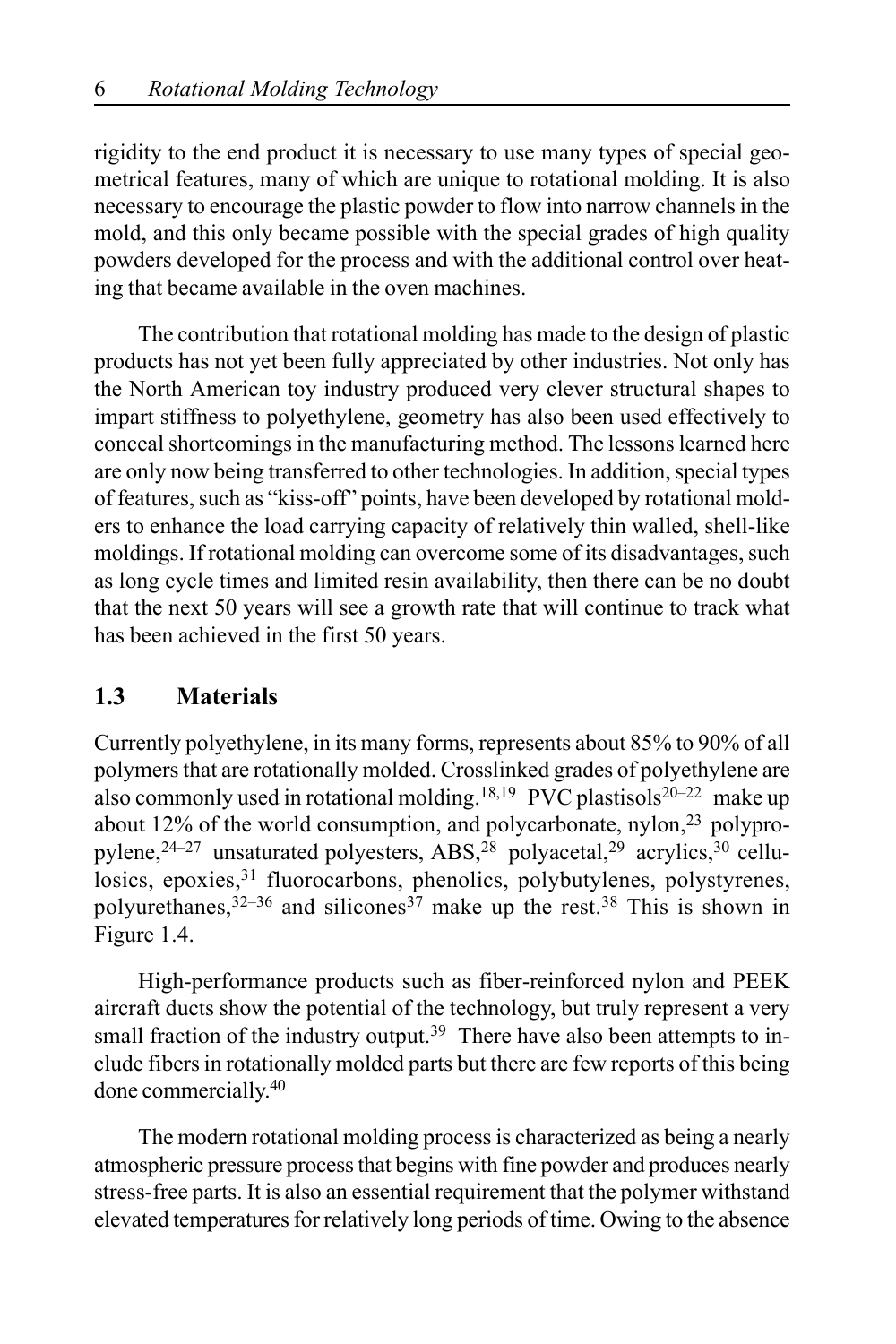

**Figure 1.4** Typical usage of plastics in North American rotational molding industry, $\frac{1}{1}$  information used with permission of copyright holder

of pressure, rotational molds usually have relatively thin walls and can be relatively inexpensive to fabricate. For relatively simple parts, mold delivery times can be days or weeks. Modern, multiarmed machines allow multiple molds of different size and shape to be run at the same time. With proper mold design, complex parts that are difficult or impossible to mold any other way, such as double-walled five-sided boxes, can be rotationally molded. With proper mold design and correct process control, the wall thickness of rotationally molded parts is quite uniform, unlike structural blow molding or twin-sheet thermoforming. And unlike these competitive processes, rotational molding has no pinch-off seams or weld lines that must be post-mold trimmed or otherwise finished. The process allows for in-mold decoration and in situ inserts of all types. Typical products manufactured by rotational molding are shown in Figure 1.5.

Although the rotational molding process has numerous attractive features it is also limited in many ways. The most significant limitation is the dearth of suitable materials. This is primarily due to the severe time-temperature demand placed on the polymer, but it is also due to the relatively small existing market for nonpolyolefins. Where special resins have been made available, the material prices are high, due to the development costs that are passed through to the user, and the additional cost of small-scale grinding of the plastic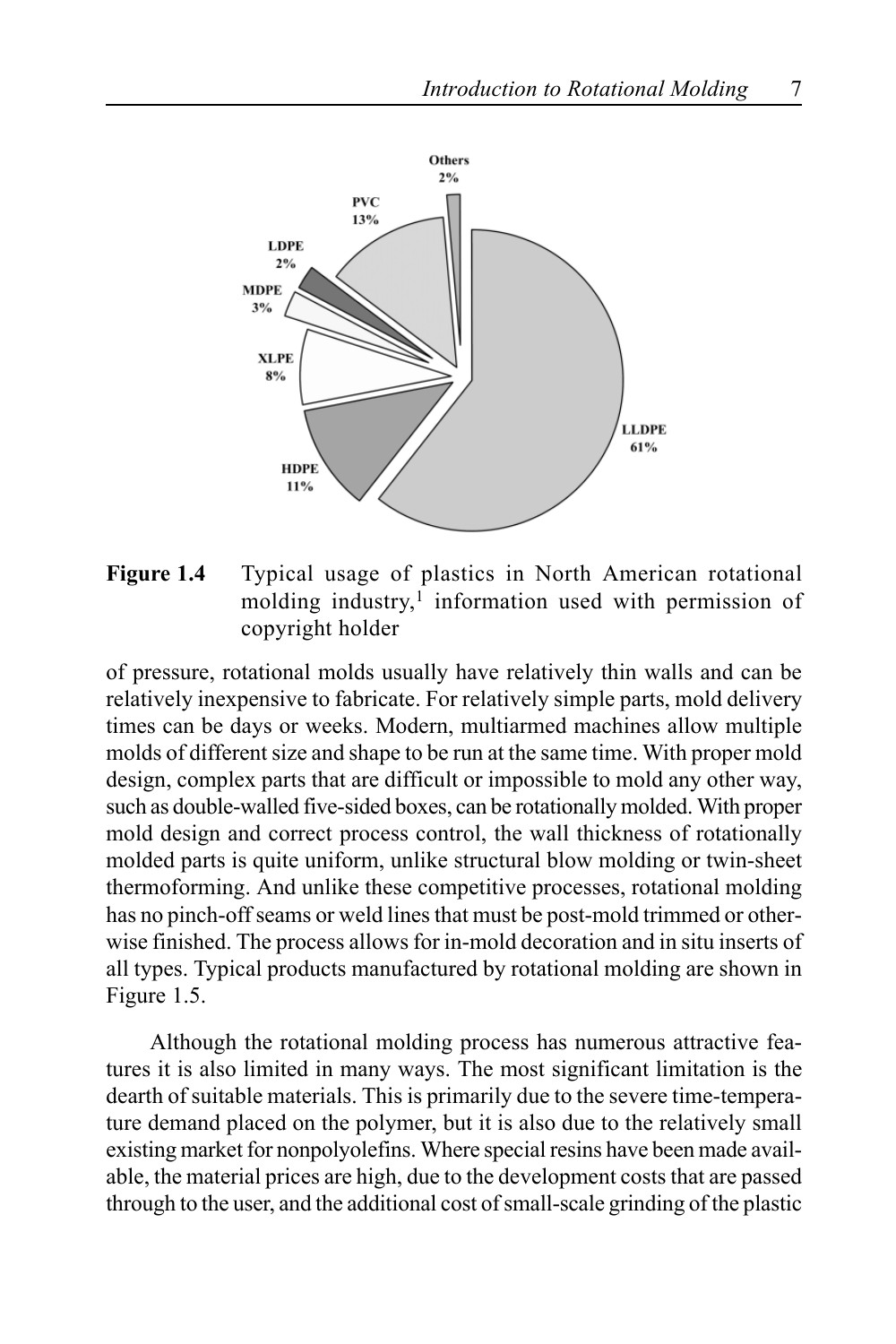granules to powder. In addition, the inherent thermal and economic characteristics of the process favor production of few, relatively large, relatively bulky parts such as chemical tanks.



#### **Figure 1.5** Examples of rotationally molded products (paramedic boxby Australian company, Sign by Rototek Ltd., U.K., Smart Bar by Team Poly Ltd., Adelaide, Australia)

Part designers must adjust to the generous radii and relatively coarse surface textures imposed by the process. Furthermore, the process tends to be labor intensive and until recently, the technical understanding of the process lagged behind those of other processes such as blow molding and thermoforming. Part of the reason for this is that, unlike nearly every other manufacturing method for plastic parts, the rotational molding process relies on coalescence and densification of discrete powder particles against a rotating mold cavity wall, an effect that is extremely difficult to model accurately. Another part of the reason is that the process has not attracted academic interest in the same way as other processes such as compounding, extrusion, and injection molding.

Probably the greatest limitation has been the general opinion that rotational molding is a cheap process, and therefore, by implication, one that produces parts of lesser quality than those made by other processes. Unfortunately,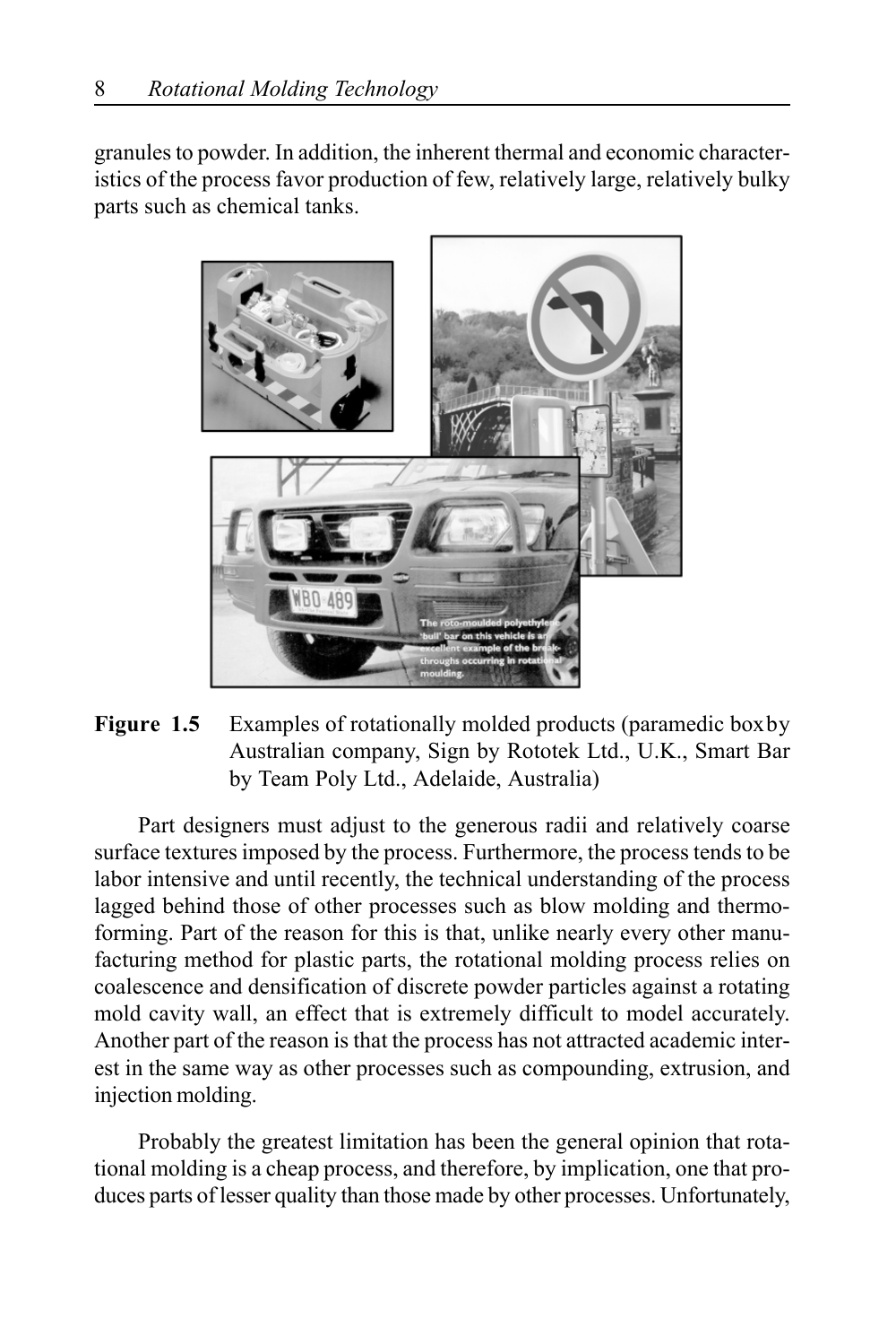in the past, rotational molders did not discourage this opinion. This situation is now changing and the Association of Rotational Molders (ARM) formed in 1976 has been instrumental in acting as the focal point for many important advances in the industry. A number of other similar organizations have also been set up in Europe and Australasia. Traditionally this sector has been dominated by small companies, which by their nature must focus on their own short-term needs. ARM has acted as a voice for the industry, providing opportunities to pool resources to fund  $R \& D$ , and to promote the industry. These efforts have undoubtedly helped rotational molding to become the fastest growing sector of the plastics processing industry. In 2000, the Society of Plastics Engineers (SPE) chartered the Rotational Molding Division in order to promote greater technical discussions about the process. This will result in a larger number of academic institutions taking an interest in the process, which has to be good for the future advancement of rotational molding.

#### **1.4 Advantages and Disadvantages**

The main attractions of rotational molding are:

- ! A hollow part can be made in one piece with no weld lines or joints
- The end product is essentially stress-free
- The molds are relatively inexpensive
- The lead time for the manufacture of a mold is relatively short
- Short production runs can be economically viable
- There is no material wastage in that the full charge of material is normally consumed in making the part
- It is possible to make multilayer products
- Different types of product can be molded together on the one machine
- Inserts are relatively easy to mold in
- High quality graphics can be molded in

The main disadvantages of rotational molding are:

- The manufacturing times are long
- The choice of molding materials is limited
- The material costs are relatively high due to the need for special additive packages and the fact that the material must be ground to a fine powder
- Some geometrical features (such as ribs) are difficult to mold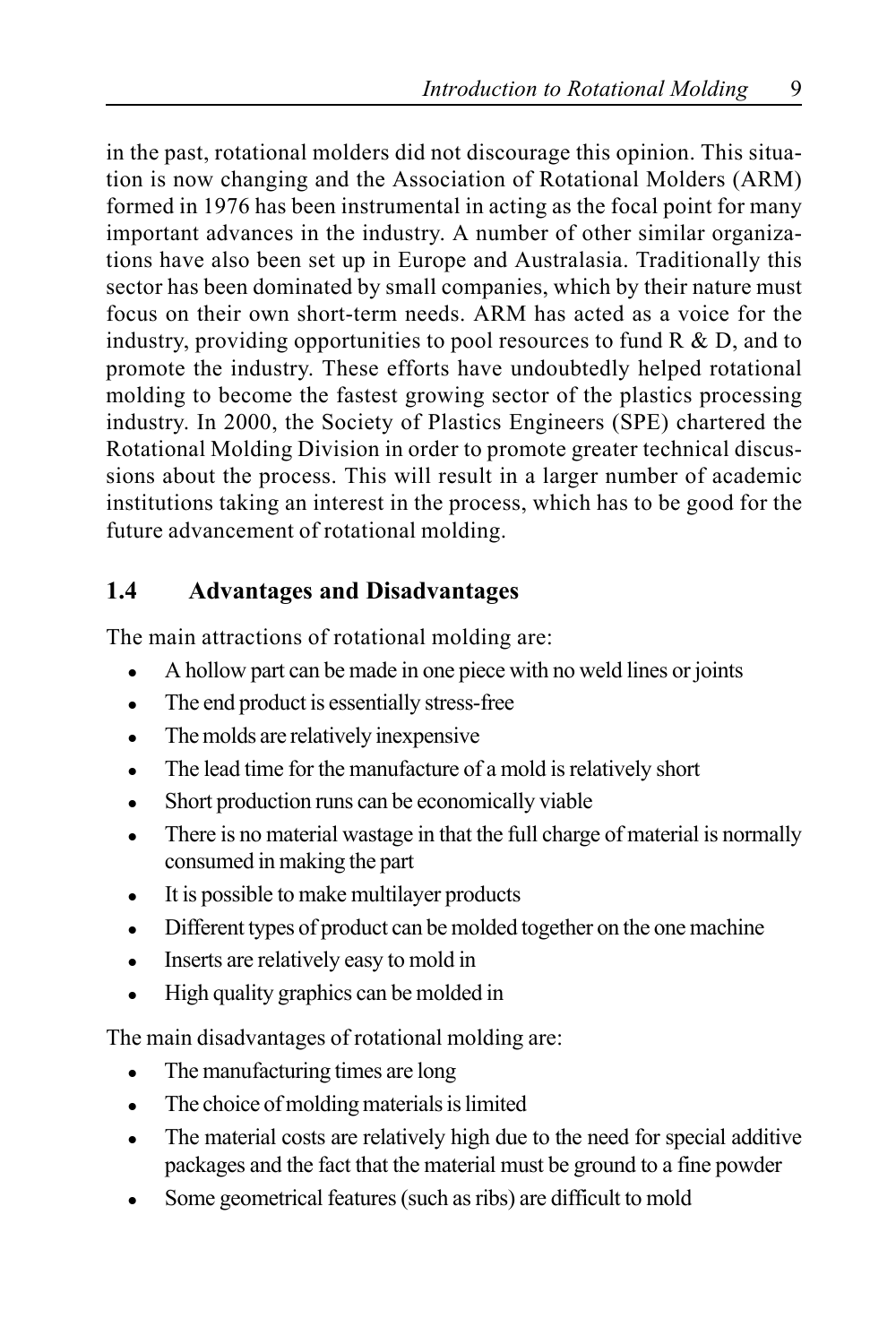Table 1.2 compares the characteristics of the processes that can be used to make hollow plastic products.

| <b>Factor</b>                                  | <b>Blow</b><br><b>Molding</b> | <b>Thermo</b><br><b>Forming</b>     | <b>Rotational</b><br><b>Molding</b> |
|------------------------------------------------|-------------------------------|-------------------------------------|-------------------------------------|
| <b>Typical product</b><br>volume range $(cm3)$ | $10^{1} - 10^{6}$             | $5 \times 10^{0} - 5 \times 10^{6}$ | $10^{1} - 10^{8}$                   |
| <b>Plastics available</b>                      | limited                       | broad                               | limited                             |
| Feedstock                                      | pellets                       | sheet                               | powder/liquid                       |
| <b>Raw material</b><br>preparation cost        | none                          | up to $+100%$                       | up to $100\%$                       |
| Reinforcing<br>fibers                          | yes                           | yes                                 | yes, very<br>difficult              |
| <b>Mold materials</b>                          | steel/<br>aluminum            | aluminum                            | steel/<br>aluminum                  |
| <b>Mold pressure</b>                           | $<$ 1 MPa                     | $< 0.3$ MPa                         | $< 0.1$ MPa                         |
| <b>Mold cost</b>                               | high                          | moderate                            | moderate                            |
| <b>Wall thickness</b><br>tolerance             | $10\% - 20\%$                 | $10\% - 20\%$                       | $10\% - 20\%$                       |
| <b>Wall thickness</b><br>uniformity            | tends to be<br>nonuniform     | tends to be<br>nonuniform           | uniformity<br>possible              |
| <b>Inserts</b>                                 | feasible                      | no                                  | yes                                 |
| <b>Orientation</b> in<br>part                  | high                          | very high                           | none                                |
| <b>Residual stress</b>                         | moderate                      | high                                | low                                 |
| <b>Part detailing</b>                          | very good                     | good,<br>with pressure              | adequate                            |
| In-mold graphics                               | yes                           | possible                            | yes                                 |
| <b>Cycle time</b>                              | fast                          | fast                                | slow                                |
| <b>Labor</b> intensive                         | no                            | moderate                            | yes                                 |

**Table 1.2** Comparison of Blow Molding, Thermoforming, and Rotational Molding (Adapted from Ref. 41.)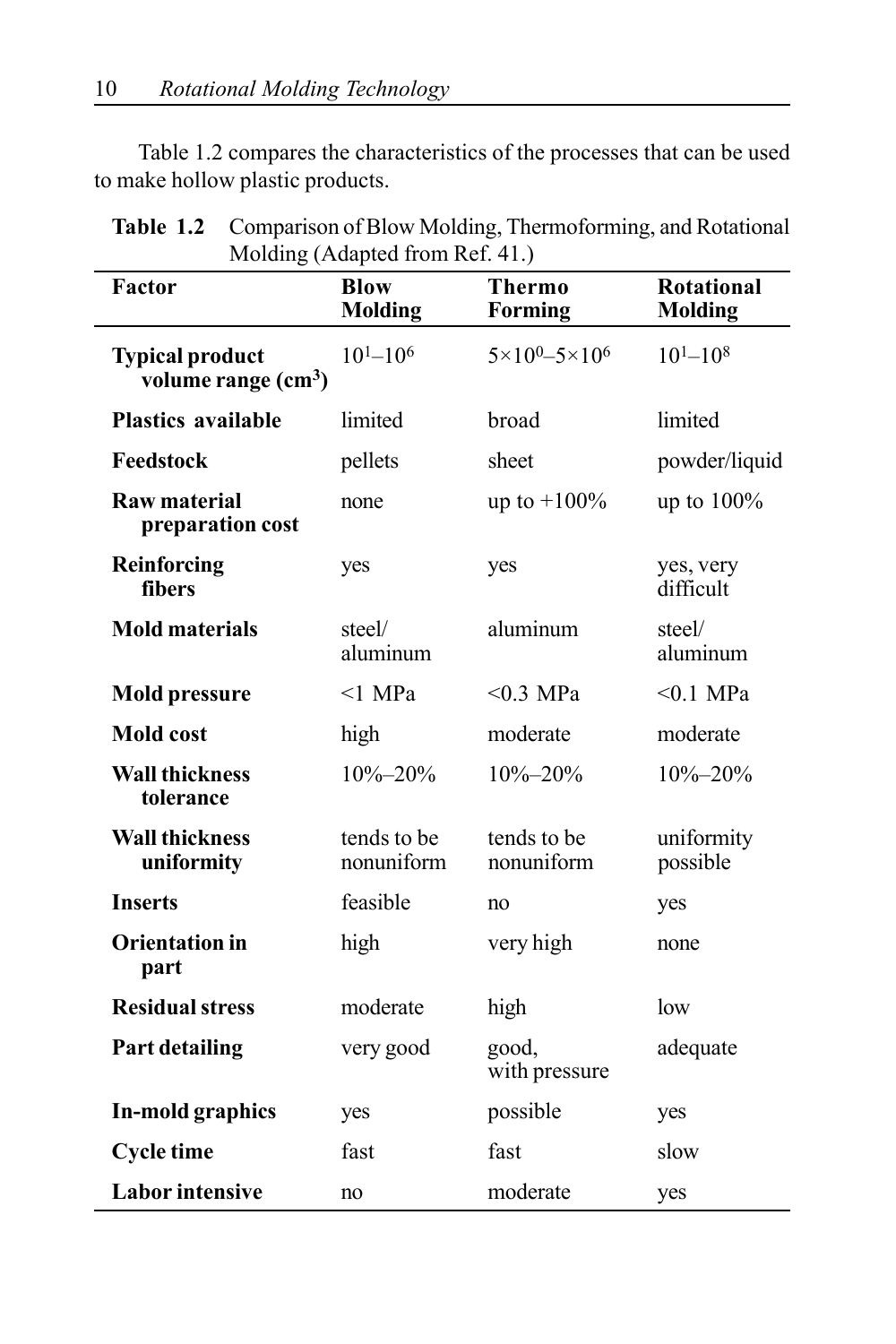#### **1.5 General Relationships between Processing Conditions and Properties**

The rotational molding process is unique among molding methods for plastics in that the plastic at room temperature is placed in a mold at approximately room temperature and the whole assembly is heated up to the melting temperature for the plastic. Both the mold and the plastic are then cooled back to room temperature. Normally, the only controls on the process are the oven temperature, the time in the oven, and the rate of cooling. Each of these variables has a major effect on the properties of the end product and this will be discussed in detail in later chapters. At this stage it is useful to be aware that if the oven time is too short, or the oven temperature is too low, then the fusing and consolidation of the plastic will not be complete. This results in low strength, low stiffness, and a lack of toughness in the end product. Conversely, if the plastic is overheated then degradation processes will occur in the plastic and this results in brittleness. $42-44$  In a commercial production environment the optimum "cooking" time for the plastic in the oven often has to be established by trial and error.<sup>45</sup> In recent years it has been shown that if the temperature of the air inside the mold is recorded throughout the molding cycle, then it is possible to observe in real time many key stages in the process.46, 47 This technology will be discussed in detail in Chapter 5. At this stage an overview will be given of the relationships between processing conditions and the quality of the molded part.

It is important to understand that rotational molding does not rely on centrifugal forces to throw the plastic against the mold wall. The speeds of rotation are slow, and the powder undergoes a regular tumbling and mixing action. Effectively the powder lies in the bottom of the mold and different points on the surface of the mold come down into the powder pool. The regularity with which this happens depends on the speed ratio, that is the ratio of the major (arm) speed to the minor (plate) speed. The most common speed ratio is 4:1 because this gives a uniform coating of the inside surface of most mold shapes. The importance of the speed ratio in relation to the wall thickness distribution will be discussed in Chapter 5.

When the mold rotates in the oven, its metal wall becomes hot, and the surface of the powder particles becomes tacky. The particles stick to the mold wall and to each other, thus building up a loose powdery mass against the mold wall. A major portion of the cycle is then taken up in sintering the loose powdery mass until it is a homogeneous melt. $48-50$  The irregular pockets of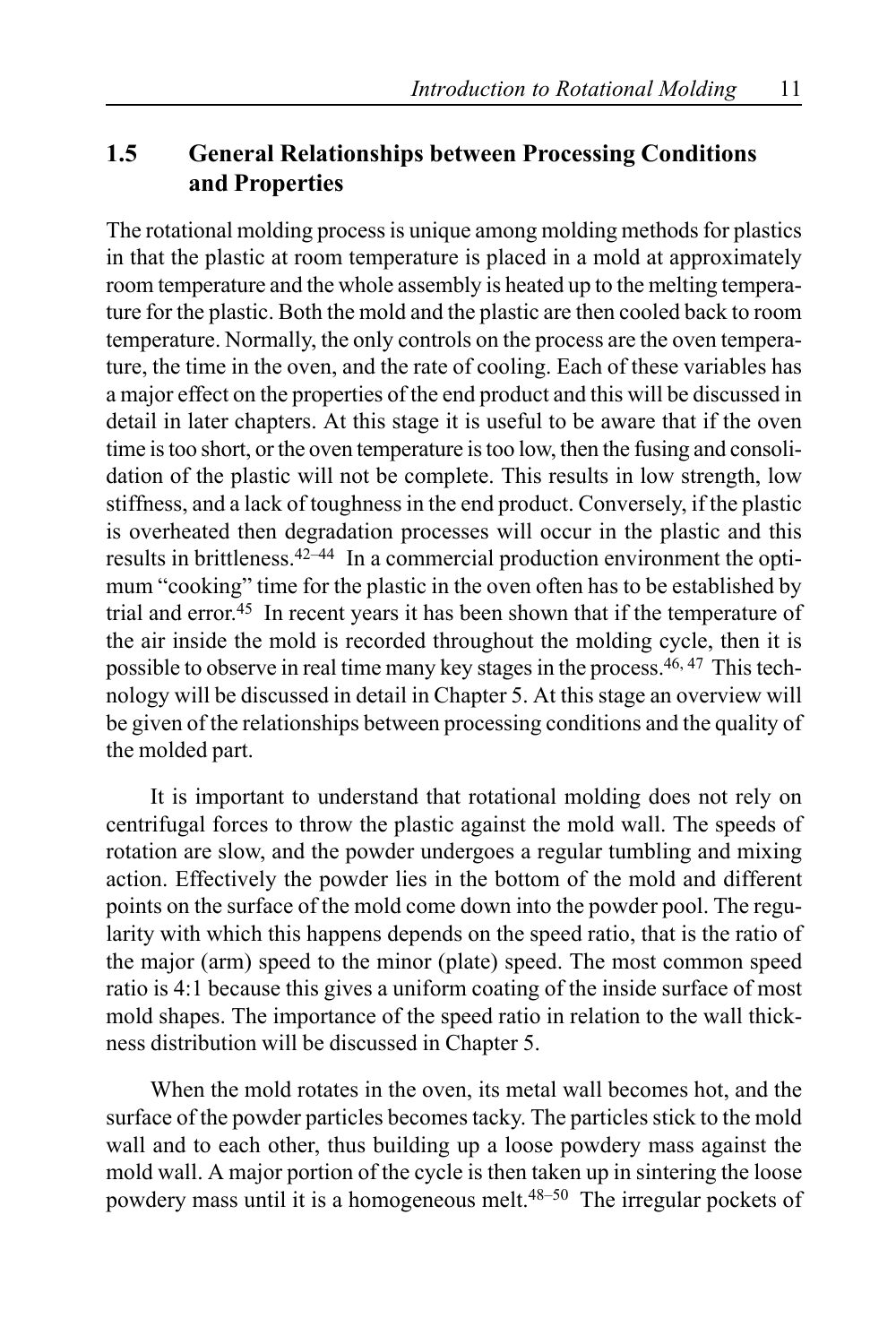gas that are trapped between the powder particles slowly transform themselves into spheres and under the influence of heat over a period of time they disappear. These pockets of gas, sometimes referred to as bubbles or pinholes, do not move through the melt. The viscosity of the melt is too great for this to happen, so the bubbles remain where they are formed and slowly diminish in size over a period of time. $51-55$ 

Molders sometimes use the bubble density in a slice through the thickness of the molding as an indication of quality. If there are too many bubbles extending through the full thickness of the part then it is undercooked. If there are no bubbles in the cross section then it is likely that the part has been overcooked. A slice that shows a small number of bubbles close to the inner free surface is usually regarded as the desired situation.

Other indications of the quality of rotationally molded polyethylene products relate to the appearance of the inner surface of the part and the smell of the interior of the molding. The inner surface should be smooth with no odor other than the normal smell of polyethylene. If the inner surface is powdery or rough then this is an indication that the oven time was too short because insufficient time has been allowed for the particles to fuse together. If the inner surface has a high gloss, accompanied by an acrid smell then the part has been in the oven too long. Degradation of the plastic begins at the inner surface due to the combination of temperature and air (oxygen) available there.<sup>56–60</sup>

Even if the oven time is correct, the method of cooling can have a significant effect on the quality of the end product. The most important issue is that, in rotational molding, cooling is from the outside of the mold only. This reduces the rate of cooling and the unsymmetrical nature of the cooling results in warpage and distortion of the molded part.<sup>61-63</sup> The structure of the plastic is formed during the cooling phase and rapid cooling (using water) will result, effectively, in a different material compared with slow cooling (using air) of the same resin. The mechanical properties of the plastic will be quite different in each case. Slower cooling tends to improve the strength and stiffness of the plastic but reduces its resistance to impact loading. Fast cooling results in a tougher molding but it will be less stiff. The shape and dimensions of the part also will be affected by the cooling rate.

This brief introduction to the interrelationships between processing and properties emphasizes the importance of understanding the *technology of rotational molding*. Although it appears to be a simple process, there are many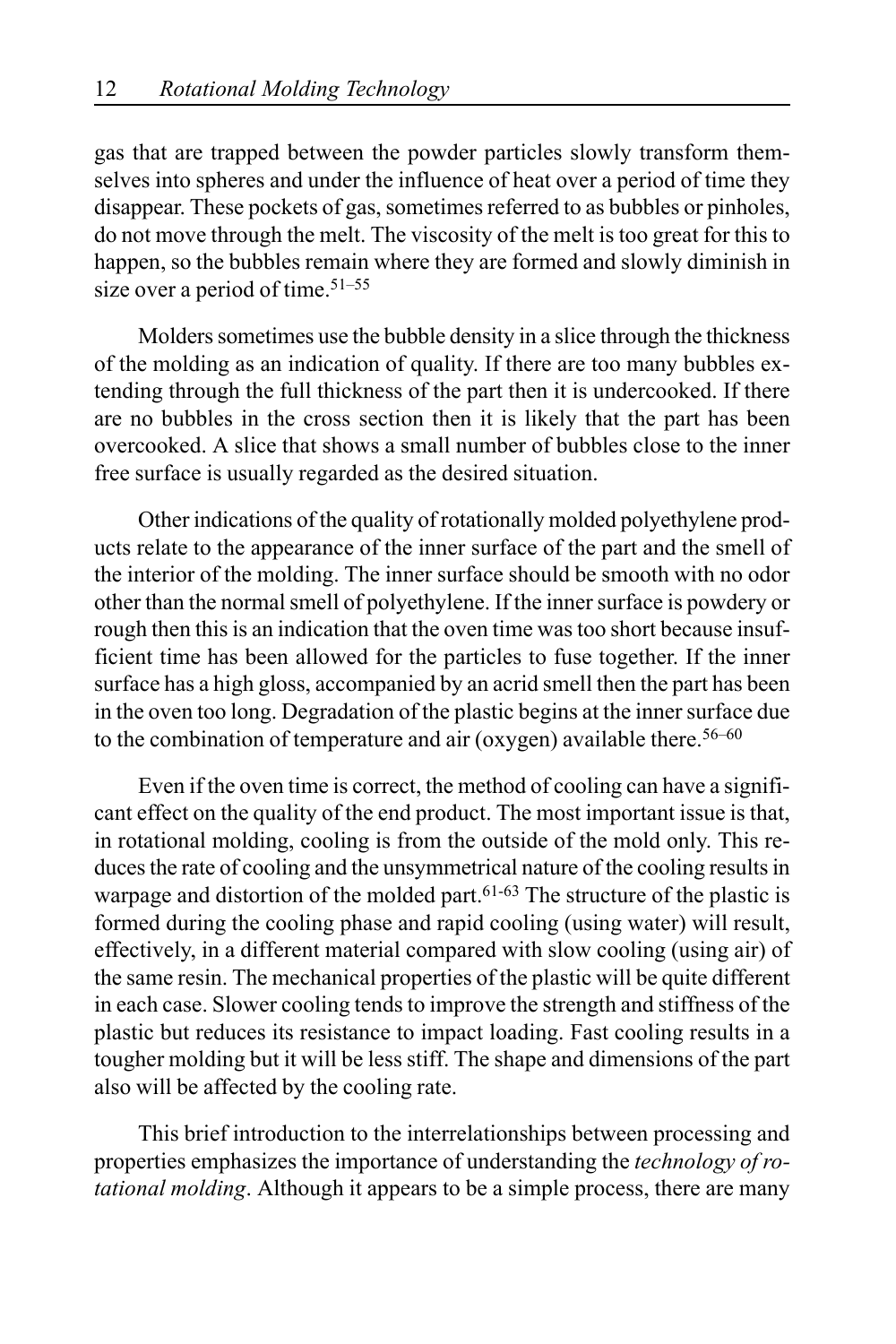complex issues to be addressed. The molder needs to understand what is happening at each stage in the process and more importantly, it is crucial to realize that control can be exercised over, not just the manufacturing times, but the quality of the end product. The technology of rotational molding is now at an advanced stage and it is possible to quantify what is happening at all stages of the process. The following chapters describe in detail the various aspects of the process and wherever possible an attempt has been made to provide quantitative estimates of the relative effects of the process variables.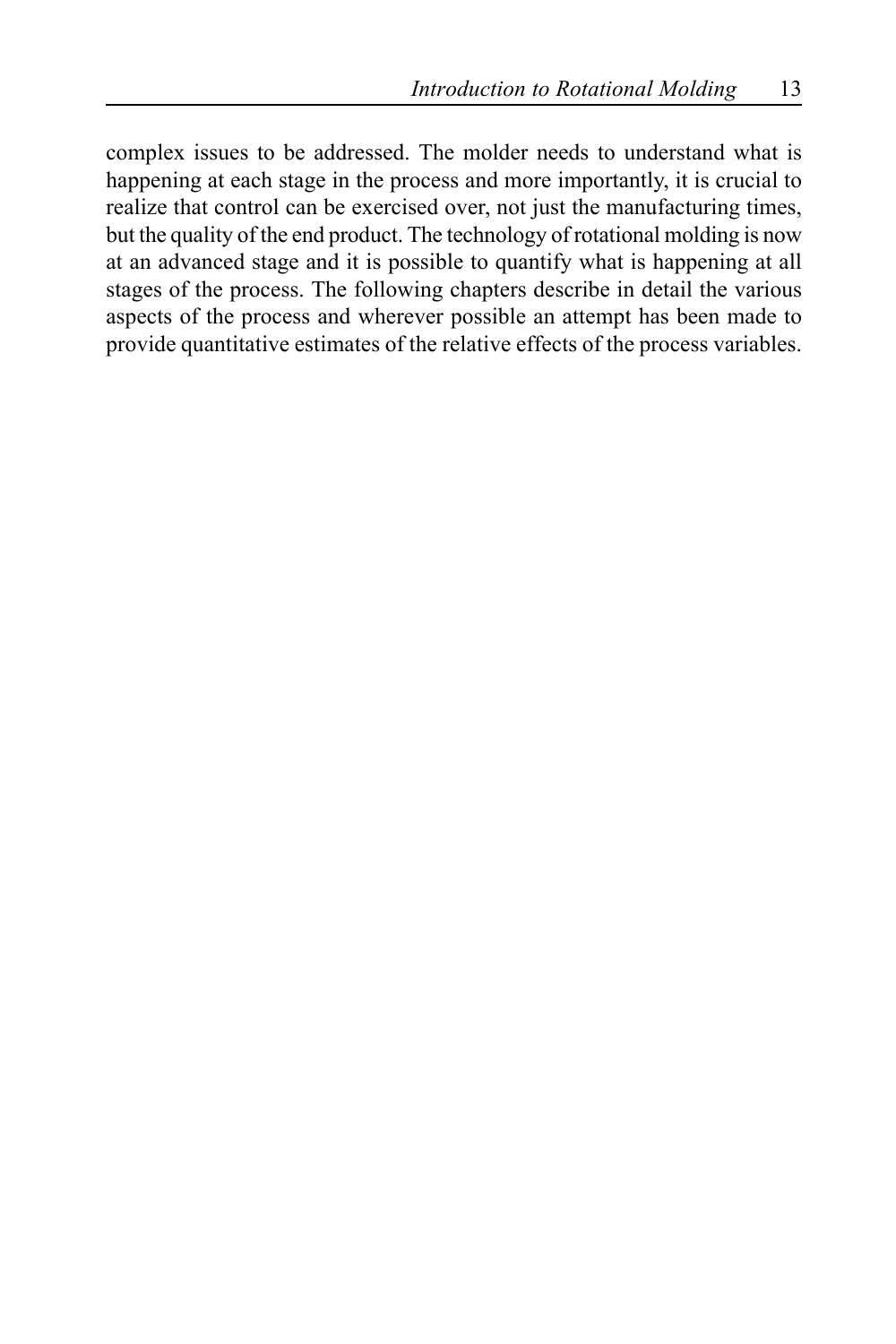#### **References**

- 1. P.J. Mooney, *An Analysis of the North American Rotational Molding Business*, Plastics Custom Research Services, Advance, NC, 1995.
- 2. Anon., *AMIís Guide to the Rotational Molding Industry in Western Europe*, 2nd ed., Applied Market Information, Bristol, U.K., 1995.
- 3. E. Boersch, "Rotational Molding in Europe," in *Designing Your Future*, Auckland, NZ, 1999.
- 4. Anon., "Rotational Molders Annual Survey," Plastics News, 9:12 (Dec.  $1997$ , pp.  $44–46$ .
- 5. P. Mooney, *The New Economics of Rotational Molding*, Plastics Custom Research Services, Advance, NC, 1999.
- 6. R.J. Crawford, "The Challenge to Rotational Molding from Competing Technologies," Rotation, **8**:2 (1999), pp. 32–37.
- 7. J.A. Nickerson, "Rotational Molding," Modern Plastics Encyclopedia, **44**:12 (Nov. 1968).
- 8. R.J. Crawford, "Introduction to Rotational Molding," in R.J. Crawford, Ed., *Rotational Molding of Plastics*, 2nd ed., Research Studies Press, London, 1996, pp.  $1–6$ .
- 9. G.L. Beall, *Rotational Molding Design, Materials, Tooling and Processing*, Hanser/Gardner, Munich/Cincinnati, 1998, p. 245.
- 10. H. Becker, W.E. Schmitz, and G. Weber, *Rotationsschmelzen und Schleudergiessen von Kunststoffen*, Carl Hanser Verlag, Munich, 1968.
- 11. P.F. Bruins, Ed., *Basic Principles of Rotational Molding*, Gordon and Breach, New York, 1971.
- 12. J.F. Chabot, *The Development of Plastics Processing Machinery and Methods*, John Wiley and Sons, New York, 1992.
- 13. J. Bucher, "Success Through Association," paper presented at Association of Rotational Molders (ARM) Technical Meeting, Oakbrook, IL, 1996, p. 125.
- 14. R.M. Ogorkiewicz, "Rotational Molding," in R.M. Ogorkiewicz, Ed., *Thermoplastics: Effects of Processing*, Illiffe Books, London, 1969, pp. 227-242.
- 15. B. Carter, "Lest We Forget Trials and Tribulations of the Early Rotational Molders," paper presented at ARM Fall Meeting, Dallas, TX, 1998.
- 16. A.B. Zimmerman, "Introduction to Powdered Polyethylene," paper presented at USI Symposium on Rotational Molding, Chicago, 1963.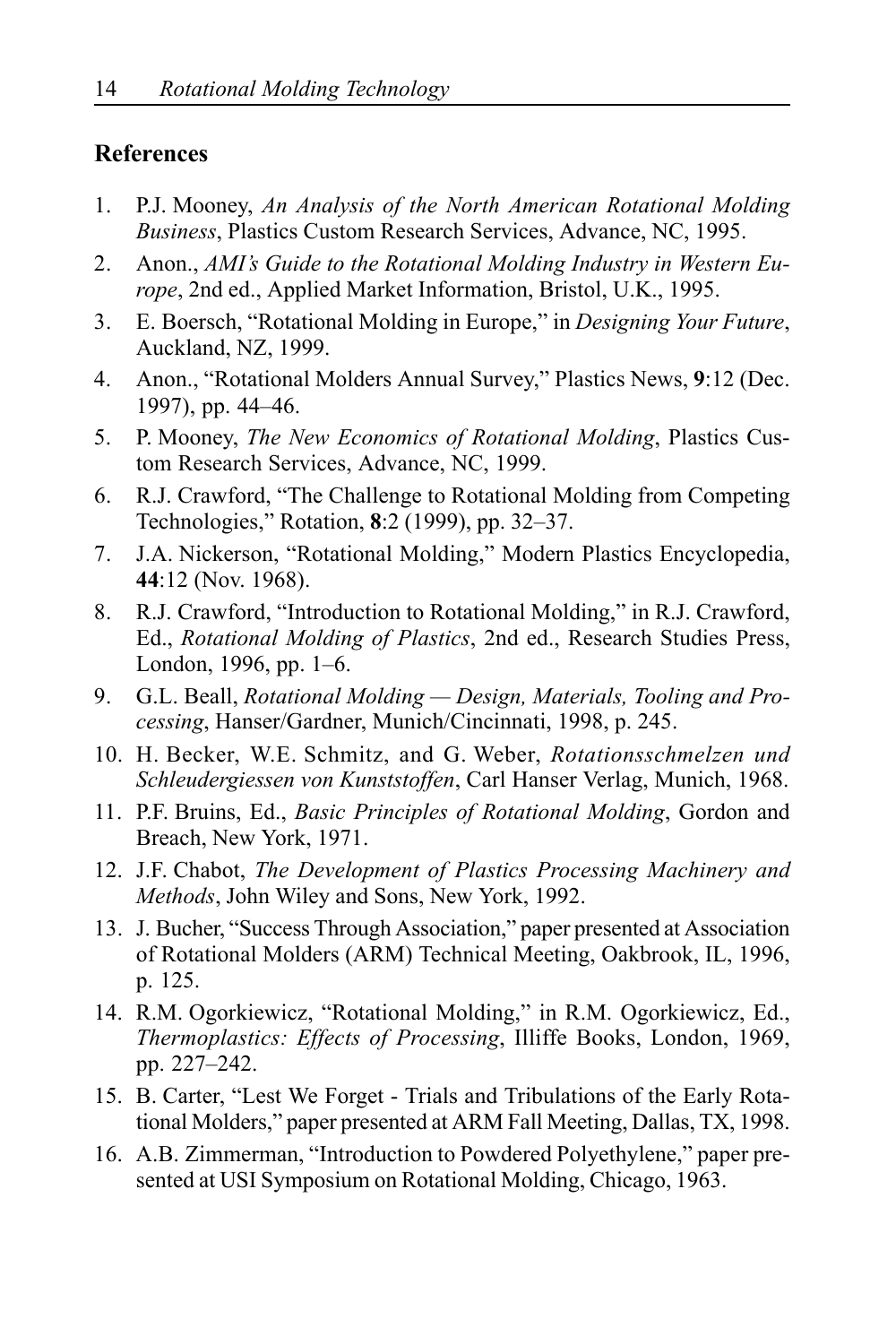- 17. S. Copeland, "Fifty Years of Rotational Molding Resin History and the Five Significant Polymer Developments,î Rotation, **5**:Anniversary Issue  $(1996)$ , pp.  $14–17$ .
- 18. R.L. Rees, "What is Right for my Parts Crosslinkable HDPE," paper presented at ARM Fall Meeting, Dallas, TX, 1995.
- 19. E. Voldner, "Crosslinked Polyethylene Scrap Can Be Recycled," paper presented at Society of Plastics Engineers (SPE) Topical Conference on Rotational Molding, Cleveland, OH, 1999.
- 20. B. Muller, J. Lowe, D. Braeunig, and E. McClellan, "The ABC of Rotational Molding PVC," paper presented at ARM 20th Annual Spring Meeting, Orlando, FL, 1996.
- 21. R. Saffert, "PVC Powder Slush Molding of Car Dash Boards," paper presented at 3rd Annual Polymer Processing Society (PPS) Meeting, Stuttgart, 1987.
- 22. W.D. Arendt, J. Lang, and B.E. Stanhope, "New Benzoate Plasticizer Blends for Rotational Molding Plastisols," paper presented at SPE Topical Conference on Rotational Molding, Cleveland, OH, 1999.
- 23. F. Petruccelli, "Rotational Molding of Nylons," in R.J. Crawford, Ed., *Rotational Moulding of Plastics*, 2nd ed., John Wiley & Sons, New York, 1996, pp. 62-99.
- 24. M. Kontopoulou, M. Bisaria, and J. Vlachopoulos, "Resins for Rotomolding: Considering the Options," Plast. Engrg., **54**:2 (Feb. 1998), pp. 29–31.
- 25. M. Kontopoulou, M. Bisaria, and J. Vlachopoulos, "An Experimental Study of Rotational Molding of Polypropylene/Polyethylene Copolymers," Int. Polym. Proc., 12:2 (1997), pp. 165–173.
- 26. B. Graham, "Rotational Molding of Metallocene Polypropylenes," paper presented at SPE Topical Conference on Rotational Molding, Cleveland, OH, 1999.
- 27. B.A. Graham, "Rotational Molding of Metallocene Polypropylenes," paper presented at ARM Fall Conference, Cleveland, OH, 1999.
- 28. K.B. Kinghorn, "Developing ABS Materials for Rotational Molding," paper presented at ARM Fall Conference, Cleveland, OH, 1999.
- 29. J.M. McDonagh, "Rotational Casting of Acetal Copolymer," in SPE RETEC (Mar. 1969), pp. 35–41.
- 30. B. Mansure and A.B. Strong, "Optimization of Rotational Molding of Acrylic Filled with Ethylene Methyl Acrylate," Rotation, 6:3 (1997), pp. 21-28.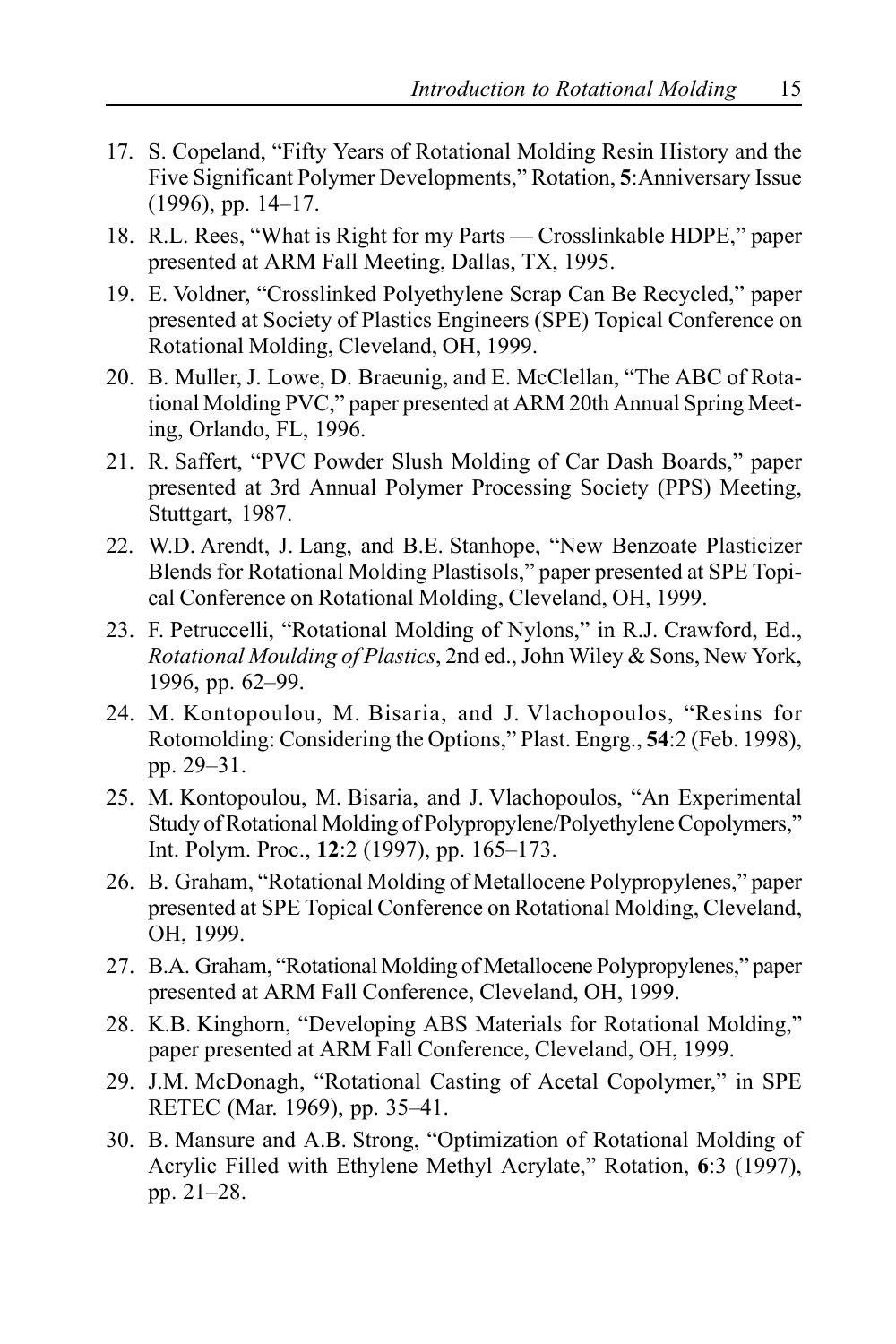- 31. J. Orr, "Rotational Molding of Models for Photoelastic Stress Analysis," Rotation, 3:3 (1994), pp. 18–21.
- 32. E.M. Harkin-Jones, *Rotational Molding of Reactive Plastics*, Ph.D. Thesis in Mechanical and Manufacturing Engineering, The Queen's University, Belfast, 1992.
- 33. E. Harkin-Jones and R.J. Crawford, "Rotational Molding of Liquid Polymers," in R.J. Crawford, Ed., *Rotational Molding of Plastics*, 2nd ed., John Wiley & Sons, New York, 1996, pp.  $243-255$ .
- 34. J.L. Throne and J. Gianchandani, "Reactive Rotational Molding," Polym. Eng. Sci., 20 (1980), pp. 899-919.
- 35. E. Rabinovitz and Z. Rigbi, "Rotational Reaction Molding of Polyurethane," Plast. Rubb. Proc. Appl., **5** (1985), pp. 365–368.
- 36. D. Martin, "Suitability of Polyurethanes for Rotational Molding," in *Designing Your Future*, Auckland, N.Z., 1999.
- 37. S.H. Teoh, K.K. Sin, L.S. Chan, and C.C. Hang., "Computer Controlled Liquid Rotational Molding of Medical Prosthesis," Rotation, 3:3 (1994), pp. 10-16.
- 38. L. Joesten, "Rotational Molding Materials," Rotation, 6:2 (1997), pp.  $21-28$ .
- 39. M.W. Sowa, "Rotational Molding of Reinforced PE," SPE Journal, 26:7  $(July 1970), pp. 31–34.$
- 40. B.G. Wisley, *Improving the Mechanical Properties of Rotomoulded Products*, Ph.D. Thesis in Mechanical and Manufacturing Engineering, The Queen's University, Belfast, 1994, p. 271.
- 41. J.L. Throne, "Opportunities for the Next Decade in Blow Molding," Plast. Eng., 54:10 (1998), pp. 41–43.
- 42. R.J. Crawford, P.J. Nugent, and W. Xin, "Prediction of Optimum Process Conditions for Rotomoulded Products,î Int. Polym. Proc., **6**:1 (1991), pp. 56–60.
- 43. S. Andrzejewski, G. Cheney, and P. Dodge, "Simple Rules to Follow for Obtaining Proper Cure for Rotomoulded Polyethylene Parts," Rotation, **6**:3 (1997), pp. 18–19.
- 44. M. Kontopoulou, *A Study of the Parameters Involved in the Rotational Molding of Plastics*, Ph.D. Thesis in Chemical Engineering. McMaster University, Hamilton, Canada. 1995, p. 139.
- 45. H.R. Howard, "Variables in Rotomolding that are Controllable by the Molder," paper presented at ARM Fall Meeting, Chicago, 1977.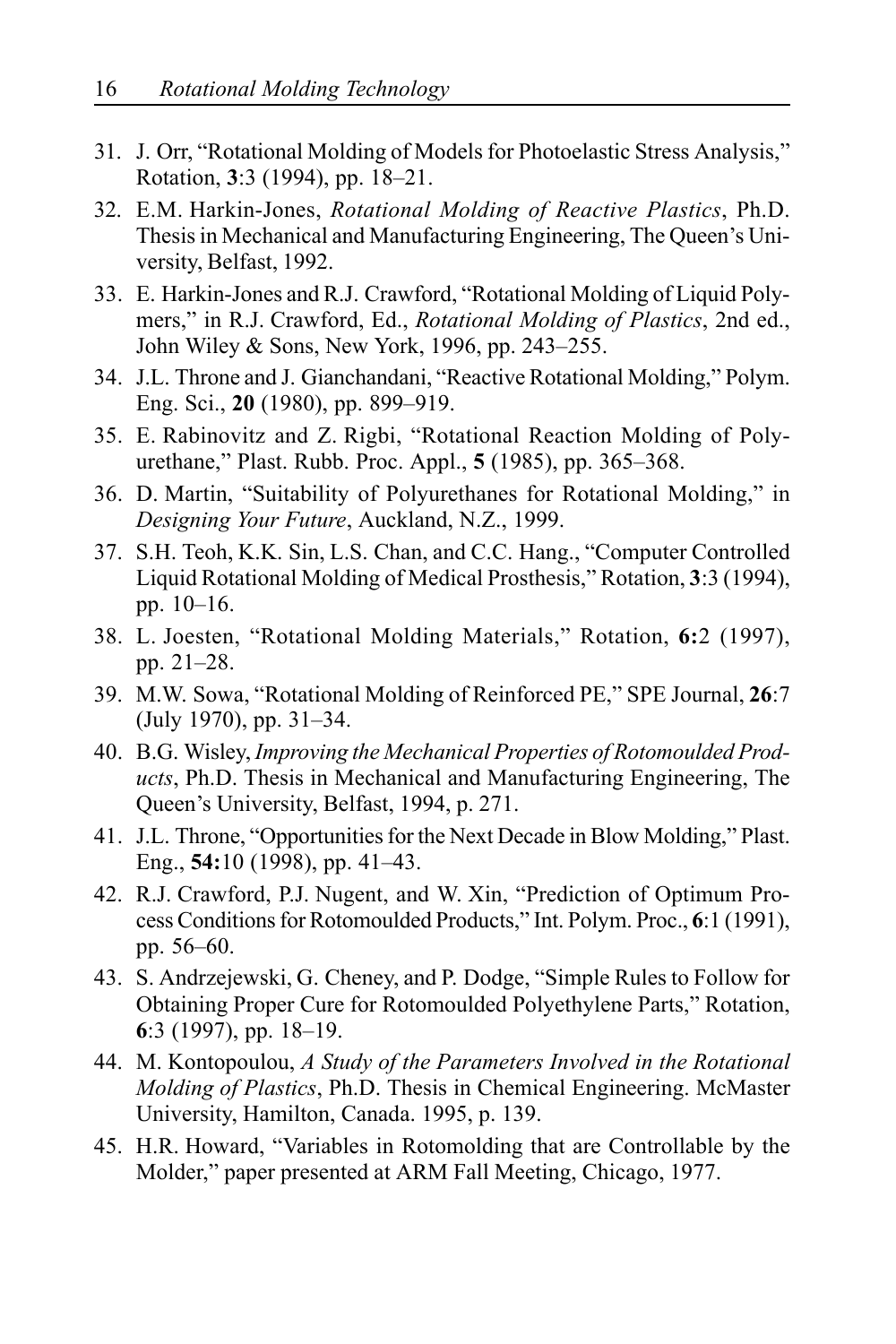- 46. P.J. Nugent, *Theoretical and Experimental Studies of Heat Transfer During Rotational Molding*, Ph.D. Thesis in Mechanical and Manufacturing Engineering, The Queen's University, Belfast, 1990.
- 47. R.J. Crawford and P.J. Nugent, "A New Process Control System for Rotational Molding,î Plast., Rubber Comp.: Proc. and Applic., **17**:1  $(1992)$ , pp. 23-31.
- 48. C.T. Bellehumeur, M.K. Bisaria, and J. Vlachopoulos, "An Experimental Study and Model Assessment of Polymer Sintering," Polym. Eng. Sci., **36**:17 (1996), pp. 2198–2206.
- 49. C.T. Bellehumeur, M. Kontopoulou, and J. Vlachopoulos, "The Role of Viscoelasticity in Polymer Sintering," Rheol. Acta., 37 (1998), pp. 270-278.
- 50. S.-J. Lui, "A Study of Sintering Behaviour of Polyethylene," Rotation,  $5:4$  (1996), pp. 20–31.
- 51. R.J. Crawford and J.A. Scott, "The Formation and Removal of Gas Bubbles in a Rotational Molding Grade of PE," Plast. Rubber Proc. Appl., 7:2 (1987), pp. 85–99.
- 52. A.G. Spence and R.J. Crawford, "Pin-holes and Bubbles in Rotationally Moulded Products," in R.J. Crawford, Ed., *Rotational Moulding of Plastics*, 2nd ed., John Wiley & Sons, New York, 1996, pp.  $217-242$ .
- 53. A.G. Spence and R.J. Crawford, "Removal of Pin-holes and Bubbles from Rotationally Moulded Products," Proc. Instn. Mech. Engrs., Part B, J. Eng. Man., 210 (1996), pp. 521–533.
- 54. A.G. Spence and R.J. Crawford, "The Effect of Processing Variables on the Formation and Removal of Bubbles in Rotationally Molded Products," Polym. Eng. Sci., 36:7 (1996), pp. 993-1009.
- 55. A.G. Spence, *Analysis of Bubble Formation and Removal in Rotationally Moulded Products*, Ph.D. Thesis in Mechanical and Manufacturing Engineering, The Queen's University, Belfast, 1994, p. 340.
- 56. M.C. Cramez, M.J. Oliveira, and R.J. Crawford, "Relationship Between the Microstructure and Properties of Rotationally Moulded Plastics," SPE ANTEC Tech. Papers, 44:1 (1998), pp. 1137–1141.
- 57. M.C. Cramez, M.J. Oliveira, and R.J. Crawford, "Influence of the Processing Parameters and Nucleating Additives on the Microstructure and Properties of Rotationally Moulded Polypropylene," paper presented at ESAFORM Conference on Material Forming, Sophia Antipolis, Bulgaria, 1998.